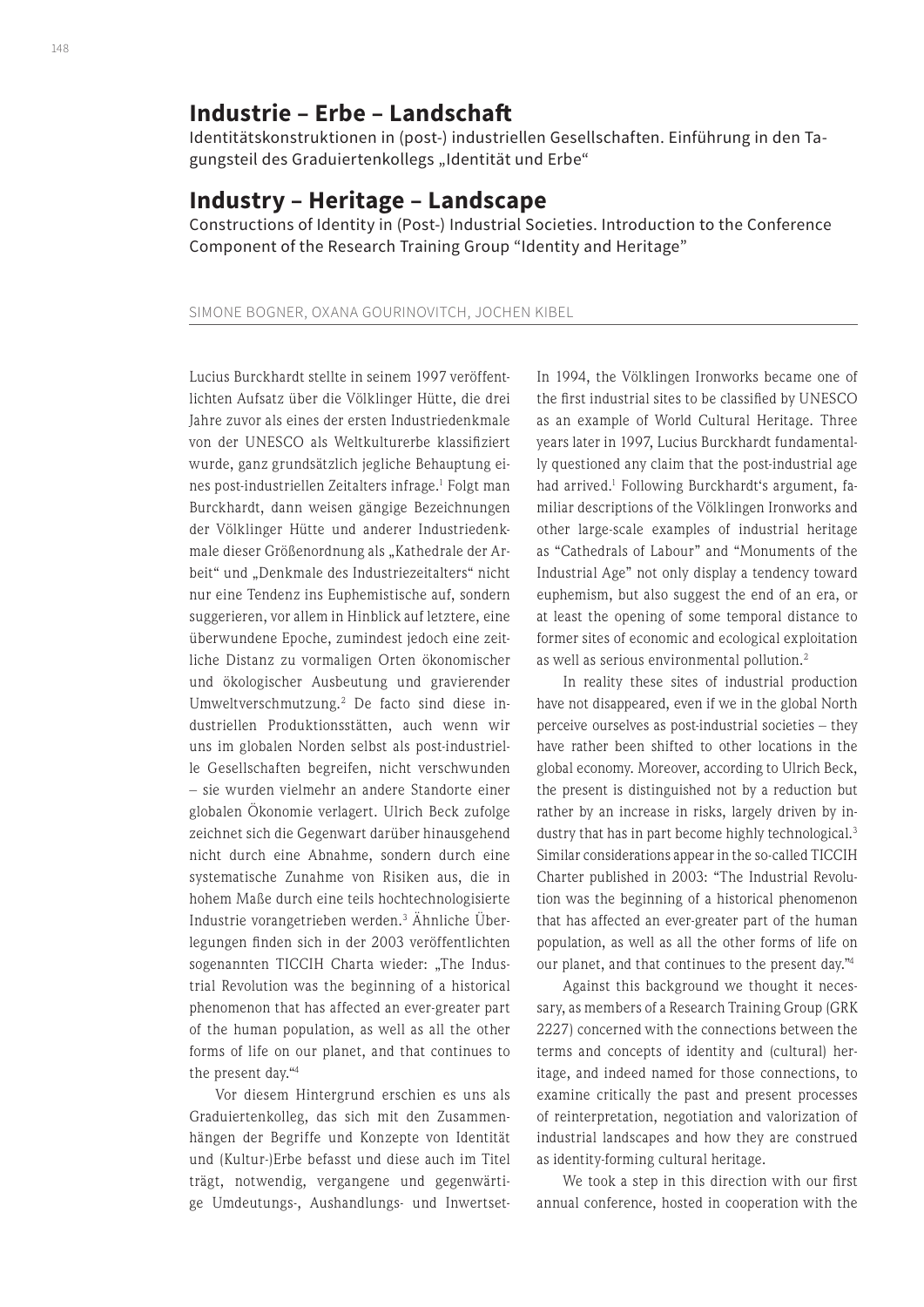zungsprozesse von industriellen Landschaften und deren Deutung als identitätsstiftendes Kulturerbe kritisch zu hinterfragen.

Einen Schritt in diese Richtung haben wir im Rahmen unserer ersten Jahrestagung unternommen, die wir kooperativ mit dem Arbeitskreis Theorie und Lehre der Denkmalpflege e.V. (AKTLD) an der TU Berlin veranstalten durften. Eine besondere Qualität bestand für das Graduiertenkolleg vor allem darin, dass wir als Nachwuchsforscher\*innen, deren Zugänge sich im weitesten Sinne den "Critical Heritage Studies" zuordnen lassen, mit langjährigen Praktiker\*innen und Theoretiker\*innen aus der Denkmalpflege gemeinsam diskutieren konnten.

Mit der übergreifenden Fragestellung der Tagung, auf die Hans-Rudolf Meier und Marion Steiner in ihrem einleitenden Beitrag in diesem Band eingehen, ging es gleichsam darum, die im diskursiven Feld – teils sogar synonym – gebrauchten Begriffe "Denkmal", "(Kultur-)Erbe" und das im anglo-amerikanischen Sprachraum und immer öfter auch hierzulande gebräuchliche "Heritage" präziser als bisher geschehen zu betrachten. Darüberhinaus galt es, mögliche Schnittmengen, aber auch Unterschiede der dahinterstehenden Konzepte und Vorstellungen zu bestimmen.

Ausgehend von einer grundsätzlichen Infragestellung einer oft behaupteten stabilen Beziehung zwischen Kulturerbe und kollektiven Identitäten wollten wir ganz bewusst die Aufmerksamkeit auf die inhärenten Ambivalenzen und Widersprüchlichkeiten einer globalen Modernisierung lenken. Industriedenkmale sind zugleich Zeugnisse von Konstruktion und Destruktion, der fortschreitenden Entwicklung menschlichen Könnens und der Zerstörung von Lebensräumen. Daher war es uns ein besonderes Anliegen, diese Doppelnatur von Industriedenkmalen zu thematisieren und darüber hinaus die Perspektive auf geerbte Industrielandschaften zu erweitern, die gewöhnlich vom Kulturerbe-Diskurs ausgegrenzt oder ausgeblendet werden. Als globale Erbengemeinschaft und als Nutznießer globaler Industrien ist es unsere Verantwortung, unsere Art, industrielles Erbe zu konstruieren und anzueignen, kritisch zu reflektieren.

Dabei war es hilfreich, den zu betrachtenden Kontext zu erweitern und zwar im Hinblick auf das "Nachleben" von Stätten der Industrieproduktion. Denn dieses Nachleben erschöpft sich nach der Aufgabe solcher Orte, sei es aufgrund überholter Technologien, aufgebrauchter Ressourcen oder zuWorking Group on Theory and Education in Heritage Conservation (AKTLD) and held at the Technical University of Berlin. Particularly attractive to us as young scholars drawn for the most part from the field of Critical Heritage Studies was the opportunity to join in one location with experienced practitioners of heritage conservation.

In accordance with the conference's larger theme, which Hans-Rudolf Meier and Marion Steiner elaborate in their introduction to this volume, the aim was to examine more precisely than has so far been the case a set of terms used – in part interchangeably – in the discursive field: "Denkmal" (historic monument or landmark), "(Kultur-) Erbe" (cultural heritage), and the term commonly used in the English-speaking world and increasingly here in Germany as well, "heritage". Moreover, the purpose was to identify possible overlaps but also distinctions between the concepts and notions that lie behind them.

Starting from a thorough questioning of what is commonly assumed to be the stable relationship between cultural heritage and collective identity, we wished to call explicit attention to the inherent ambivalences and contradictions within global processes of modernization. Industrial monuments testify to both construction and destruction, as well as to the advancing development of human abilities and the destruction of habitat. For this reason it was of particular concern to us to address the double nature of industrial monuments and also to broaden our perspective to include inherited industrial landscapes, an area typically excluded from discourses on cultural heritage. As a global heritage community and as beneficiaries of global industry, it is our responsibility to reflect critically on the ways in which we construct and appropriate industrial heritage.

In this endeavor it was helpful to expand the context for our observations to include the "afterlives" of sites of industrial production. For the life of such places does not end with the closure or abandonment of individual buildings, ensembles or other material "residues" due to technological obsolescence, the exhaustion of resources or the availability of cheaper options elsewhere. With the help of the conceptual triad industry-heritage-landscape, the borders of the space open to a shift in perspective. An investigative approach expanded in this way includes spaces of memory, experience and action in its field of view, and addresses not only local but also global and/or transnational communities.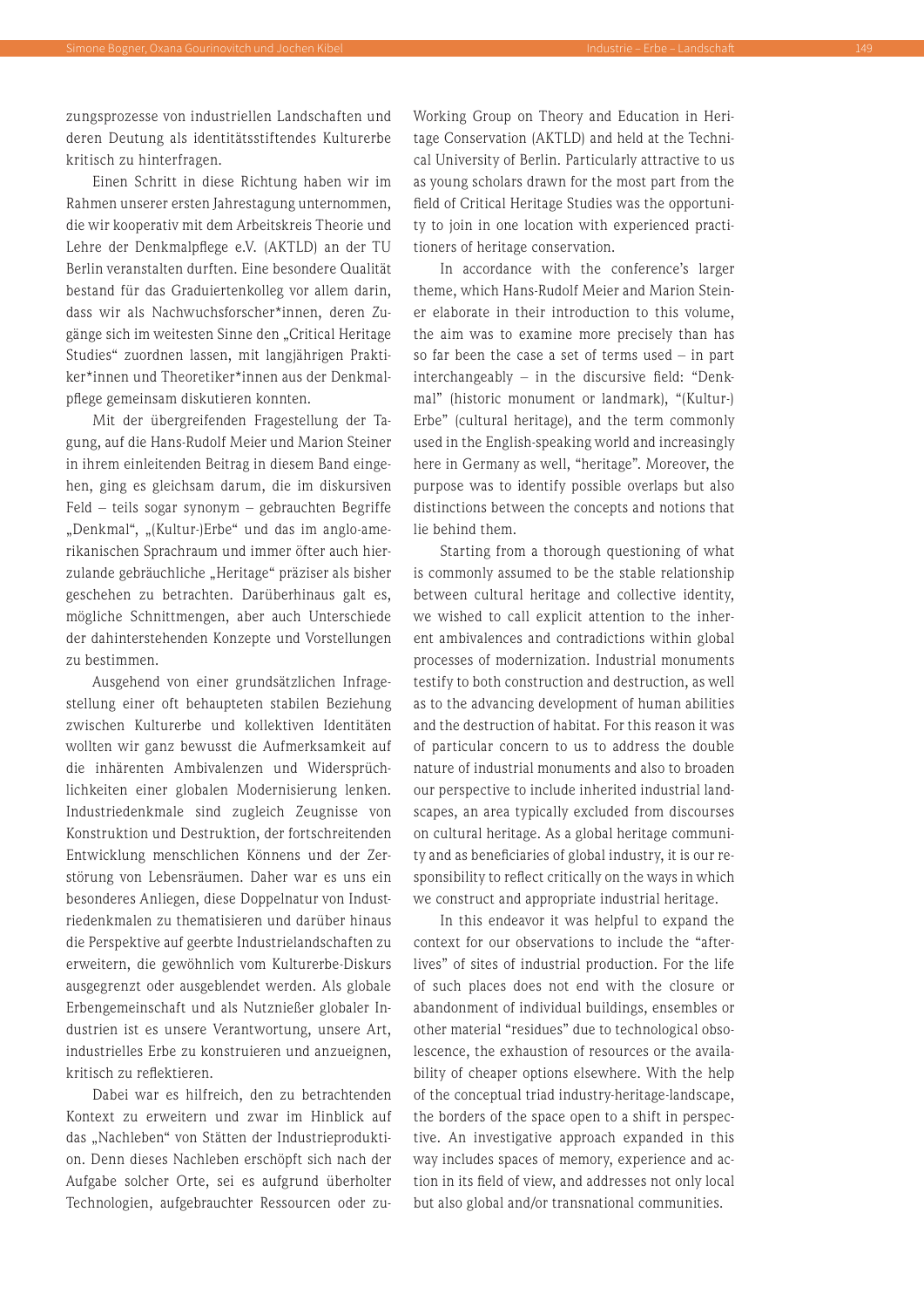gunsten ökonomisch günstiger Konditionen anderswo, nicht in einzelnen Gebäuden, Ensembles oder anderen materieller "Hinterlassenschaften". Mit Hilfe der Trias Industrie-Erbe-Landschaft verschieben sich die Grenzen des untersuchbaren Raums. Eine derart erweiterte Betrachtungsweise schließt Erinnerungs-, Erfahrungs- und Handlungsräume mit ein, die nicht nur lokale, sondern auch globale und/oder transnationale Gemeinschaften betreffen.

Die im Call for Papers des Graduiertenkollegs unter dem Titel "Industrie-Erbe-Landschaft. Identitätskonstruktionen in (post-)industriellen Gesellschaften" aufgeworfenen Fragen deuteten dann auf eine von den Verfahren der Denkmalpflege teilweise verschiedene Befragung der Objekte hin. Es rücken potentiell andere Akteur\*innen – im übrigen auch die Denkmalpflege selbst – aber auch die Wahrnehmungs-, Valorisierungs- und Aushandlungsprozesse in den Blick: Was wird als Industrieerbe anerkannt und was marginalisiert? Welche Begründungen werden angeführt und welche Rückschlüsse lassen diese auf Identitätskonstruktionen zu? Wer versteht sich als Erbe(n) und welche Gruppen bleiben ausgeschlossen? Wie wird und wurde mit Industrieerbe und den sie prägenden Landschaften umgegangen und welche Formen des materiellen, ökonomischen und sozialen Erhalts werden und wurden gepflegt? Wie können nobilitierende und dunkle Aspekte des Industrieerbes nicht nur auf intellektueller, sondern auch auf ästhetischer Ebene zusammenkommen? Wie kann Schönes und Unangenehmes gleichzeitig gedacht, wahrgenommen und "ausgehalten" werden? Wie können in diesem Rahmen Erhaltungsund Vermittlungskonzepte anders oder neu gedacht werden? Wie könnte Erbe- und Denkmalpflege sich nicht nur auf eine lokale, sondern gleichzeitig auch auf eine globale Erbengemeinschaft in der Risikogesellschaft beziehen? Wie kann mit Kulturerbe das Bewusstsein für transnationale Zusammenhänge geschaffen werden? Wie könnte gegenwärtig und zukünftig das Erbe des hochindustriellen Zeitalters verhandelt werden?

Die Beiträge, die in diesem Band zusammengetragen wurden, versuchen Antworten auf diese Fragen zu geben. Die Autor\*innen, deren disziplinäre Hintergründe sich von Architektur, Denkmalpflege, Soziologie und Kunstgeschichte über Kultur- und Kulturerbe-Management, Kulturwissenschaften bis hin zu Kunst erstrecken, bedienen sich nicht nur unterschiedlicher Forschungszugänge, sondern stecken gleichzeitig ein internationales Feld ab, das

The questions raised in the Research Training Group's call for papers, entitled "Industry – Heritage – Landscape: Constructions of identity in (post-) industrial societies", thus point to a way of interrogating objects that somewhat differs from the procedures of heritage conservation. Possible alternative actors – including the discipline of heritage conservation itself – are brought into view, as are processes of perception, evaluation and negotiation: What is acknowledged as industrial heritage and what is marginalized? What reasons are given and what do these reveal about constructions of identity? Who are the people who regard themselves as heirs and which groups remain excluded? How do and did we treat industrial heritage and the landscapes that characterize it, and what forms of material, economic and social preservation are and have been practiced? How can both the positively valorized and the darker aspects of industrial heritage find joint consideration, not only on the intellectual, but also on the aesthetic level? How can the beautiful and the uncomfortable be perceived, conceptualized and "lived with"? Within this framework, how might it be possible to conceive the conservation and interpretation of heritage differently or anew? How might heritage and monument conservation refer not only to a local, but also to a global community of heirs in today's risk society? How can cultural heritage be used to raise awareness of transnational relationships? How might the heritage of the industrial age be negotiated in the present and the future?

The contributions gathered in this volume attempt to provide answers to these questions. Their authors, whose disciplinary backgrounds range from architecture, conservation, sociology and art history to cultural and heritage management, cultural studies and art, apply different research approaches and delineate an international field that stretches from Berlin to Northrhine-Westfalia and from the USA to Australia.

Assertions of identity are extremely selective. Their construction necessarily involves both the valorization and reinterpretation of certain elements and the disregard, repression or marginalization of others. In particular with regard to industrial sites that have lost their original function, many of these elements are sensualized and made exploitable (Fig. 1). Disagreeable aspects of the past or those resistant to aestheticization are either ignored or confined to particular spaces, such as museums.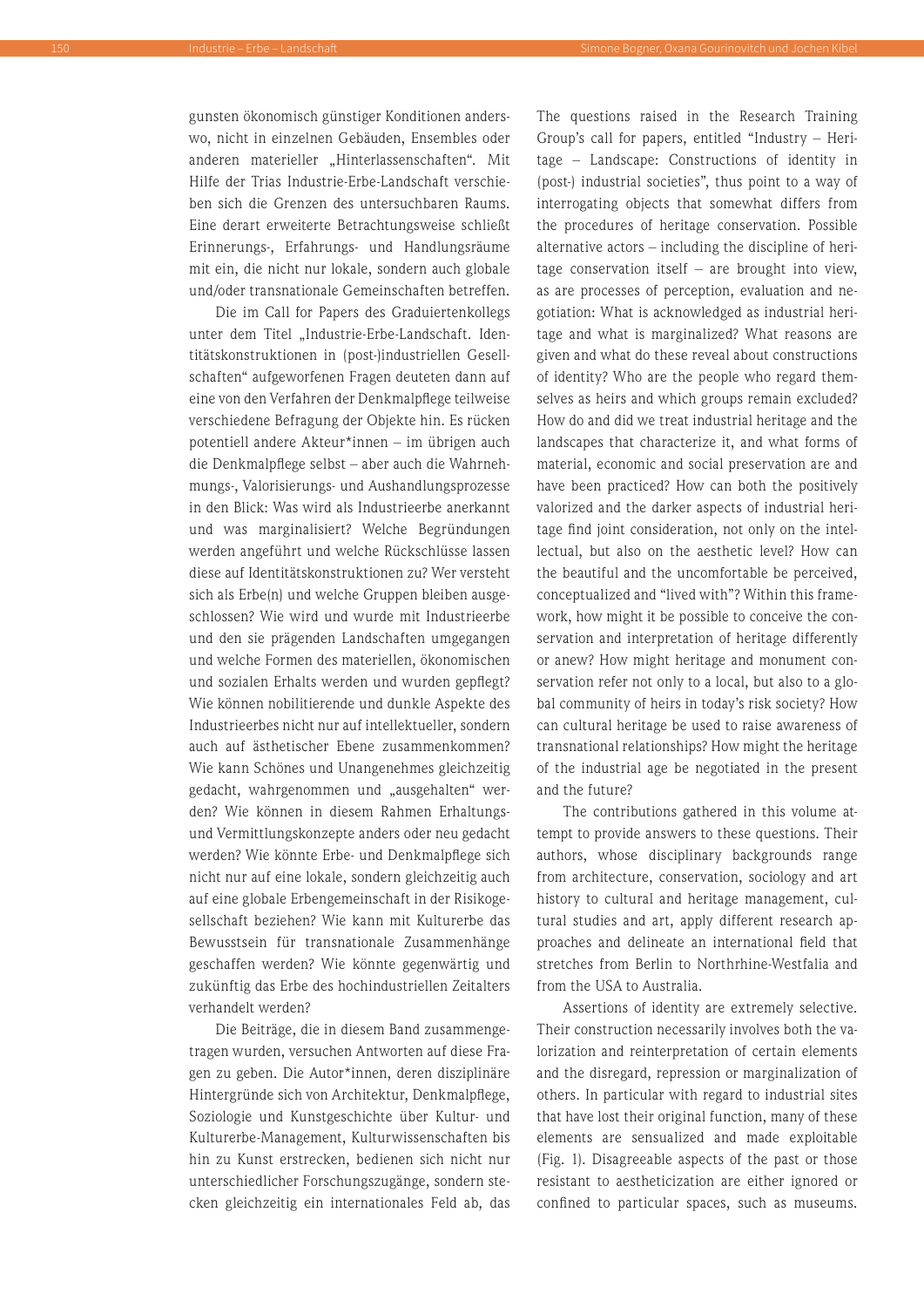

Abb. 1: Völklinger Hütte in nächtlicher Beleuchtung (2011) Fig. 1: Völklingen Ironworks illuminated by night, photographed in 2011

von Berlin bis NRW und von den USA bis nach Australien reicht.

Identitätsbehauptungen sind hochgradig selektiv. Für ihre Konstruktion sind die Aufwertung und Umdeutung einzelner Elemente ebenso notwendig wie das Ausblenden, Verdrängen oder Marginalisieren anderer. Gerade im Umgang mit Industriearealen, die ihre ursprüngliche Nutzung verloren haben, wird ein großer Teil dieser Elemente beispielsweise durch Eventisierung und Touristifizierung versinnlicht und verwertbar gemacht (Abb. 1). Unbequeme oder sich einer Ästhetisierung widersetzende Aspekte der Vergangenheit werden entweder ausgeblendet oder nur bestimmten Räumen, wie beispielsweise Museen, zugewiesen. Die Verfahren solch symbolischer Neubesetzungen können somit als Bewältigungsstrategien verstanden werden, die, so eine weitere These, das Bedürfnis nach Kontinuität, Ursprünglichkeit oder Kontrolle in einer durch Kontingenzerfahrungen und durch Komplexität geprägten Gegenwart befriedigen sollen.

Als Impulsgeberin für die darauffolgenden Sektionen konnten wir Susanne Hauser gewinnen, die mit ihrem Buch "Metamorphosen des Abfalls"<sup>5</sup> bereits im Jahr 2001 eine Typologie vor allem westeuropäisch geprägter Haltungen und Strategien im Umgang mit Industriebrachen vorgelegt hat. In ihrer The procedures of this kind of symbolic refiguration can thus be understood as coping strategies, which, according to one theory, aim at fulfilling the need for continuity, authenticity or control in a present that is characterized by experiences of contingency and complexity.

As our keynote speaker and the person who would set the discussion in the ensuing sessions in motion, we were able to enlist Susanne Hauser, who in her book, "Metamorphosen des Abfalls"5 (Metamorphoses of Decline), published in 2001, presented a typology of western, European-influenced positions on, and strategies for, the handling of industrial wastelands. In her lecture, which appears in this volume, Hauser makes clear that the reinterpretation and repurposing of industrial traces and wastelands into industrial monuments and landscapes involves strategies that became paradigmatic in the 1980s. They were influenced and motivated by ideas from movements for the protection of natural and built environments. Hauser describes four types of attitudes and activities observable over a period reaching from the 1950s to about the year 2000. The spectrum extends from "clearing the site" to "minimal intervention", from an analytical to an open and experimental approach, and includes arguments for preservation as well as the idea of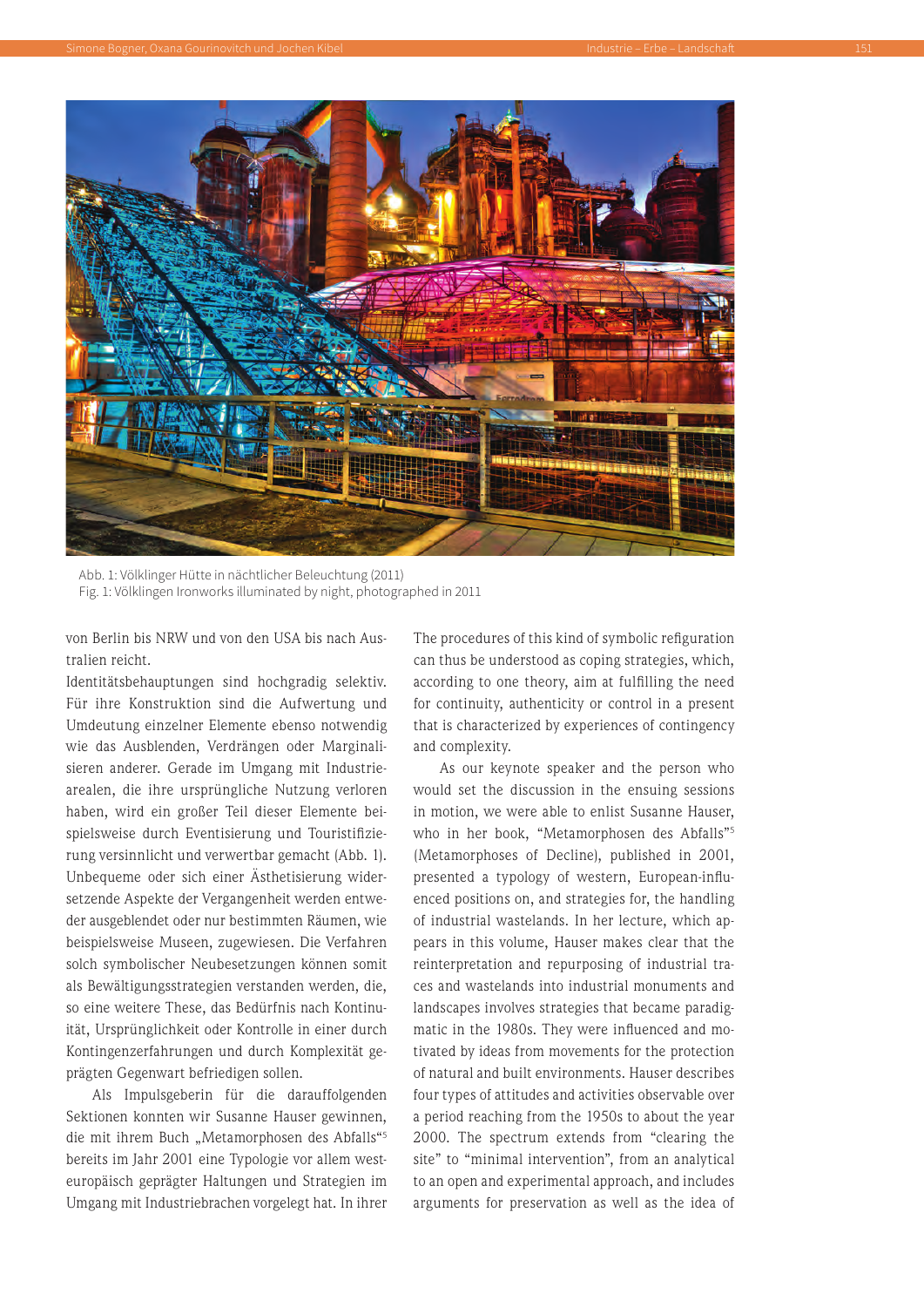in diesem Band abgedruckten Keynote macht Hauser deutlich, dass es sich bei der Umdeutung und Umnutzung von industriellen Hinterlassenschaften und Brachen in Industriedenkmale und Industrie-Landschaften um Strategien handelt, die in den 1980er Jahren paradigmatischen Charakter erhielten. Ihre Impulse erhielten sie vor allem aus Natur- und Denkmalschutz. Hauser beschreibt vier Typen von Haltungen und Aktivitäten, die sich auf eine Zeitspanne seit den 1950ern bis etwa in das Jahr 2000 beziehen. Das Spektrum reicht dabei von "clearing the site" bis hin zur "minimal intervention", von einer analytischen Herangehensweise bis zur experimentellen Offenheit, die Argumente einer Erhaltung und die Idee von Musealisierung und Umnutzung miteinschließen. Als Bezeichnungen für die beobachtbaren konzeptionellen Strategien, die hochkomplexe Antworten auf die Frage nach dem Umgang mit aufgegebenen Industriearealen darstellen, führt sie den "turn to nature" und den "turn to history" bzw. "turn to memory" ein. Neben pragmatischen Beweggründen befriedigen diese Strategien oft gleichzeitig ästhetische, psychologische, ökologische und im besten Fall auch noch ökonomische Bedürfnisse. Oft gehen mit den symbolischen Umdeutungen auch nationale Erzählungen einher.

Daran lässt sich die Beobachtung anschließen, dass damals wie heute kollektive Identitäten in anthropogenen Landschaften und deren materiellen Zeichen lokalisiert wurden und werden. Die durch Holzkohleproduktion und Massentierhaltung entstandenen Heidelandschaften wurden synonym mit der Heimat der Schotten; die Windmühlen, die das Wasser aus den vom Meer gewonnen Poldern abpumpten, avancierten zum pittoresk verklärten Symbol der Niederlande. Die jüngere Geschichte bietet die sukzessive Fortführung einer solchen identitätsstiftenden Landschaftsromantik, welche nun die Industrielandschaft als Quelle regionaler und transnationaler Identifikation verortet und potenziell problematisch Aspekte der Industriegeschichte ausblendet: Die "schönste Zeche der Welt"<sup>6</sup>, das Weltkulturerbe Zeche Zollverein in Essen, fungiert als Repräsentant des Wandels einer ganzen Region. In den kantigen Umrissen der "Neuen Landschaft Ronneburg" des in einen Landschaftspark verwandelten einstigen Uranabbaugebiets wird das Potenzial einer neuen regionalen Ikone Thüringens erkannt (Abb. 2 und 3). Die Europäische Route der Industriekultur (ERIH) stilisiert industrielle Denkmale gar zum europäischen "Symbol für eine gemusealization and repurposing. As terms for these various conceptual strategies, which represent highly complex answers to the question of what to do with abandoned industrial sites, she introduces the notions "turn to nature" and "turn to history" or "turn to memory". Alongside pragmatic considerations, these strategies aim to satisfy what are often simultaneous aesthetic, psychological, ecological and – ideally – also economic needs. Moreover, they frequently accompany the symbolic reinterpretation of national narratives.

To this can be added the observation that collective identities were and are located in anthropogenic landscapes and their material signs. Thus heathlands created through charcoal production and large-scale livestock farming become synonymous with the Scottish homeland; and the windmills that pump water out of polders reclaimed from the sea are recast as picturesque symbols of the Netherlands. Recent history presents the successive continuation of this kind of identity-building pastoral romanticism, which now sees the industrial landscape as a source of regional and transnational identification and suppresses the potentially problematic aspects of industrial history. The "most beautiful coal mine in the world"6 , Essen's UNESCO-recognized Zeche Zollverein, functions as a representation of the transformation of an entire region. In the angular outlines of the "New Ronneburg Landscape" (Neue Landschaft Ronneburg), a former uranium-mining area that has been turned into a parkland, one recognizes a potential new regional icon for Thuringia (Figs. 2 and 3). The European Route of Industrial Heritage (ERIH) even presents industrial sites as "symbols of the developed identity of the citizens" of Europe.7 This begs the question of whether and where in these valorizations a space remains for other perspectives on this cultural heritage, for alternative or competing narratives.<sup>8</sup>

Thus in his essay in this volume, *Lukas Vejnik* looks at the history of Dutch "carpoolpleinen" (car-pooling lots), which were established starting in the late 1970s in the immediate vicinity of highway on-ramps as a way of meeting the increasing density of traffic through the communal organization of ride-sharing groups. These "asphalt islands" can thus be viewed as testimony to the infrastructure of an industrial society, and at the same time read as elements of an industrial heritage landscape. For although they are no longer used as such, extant car-pooling lots bear material witness to the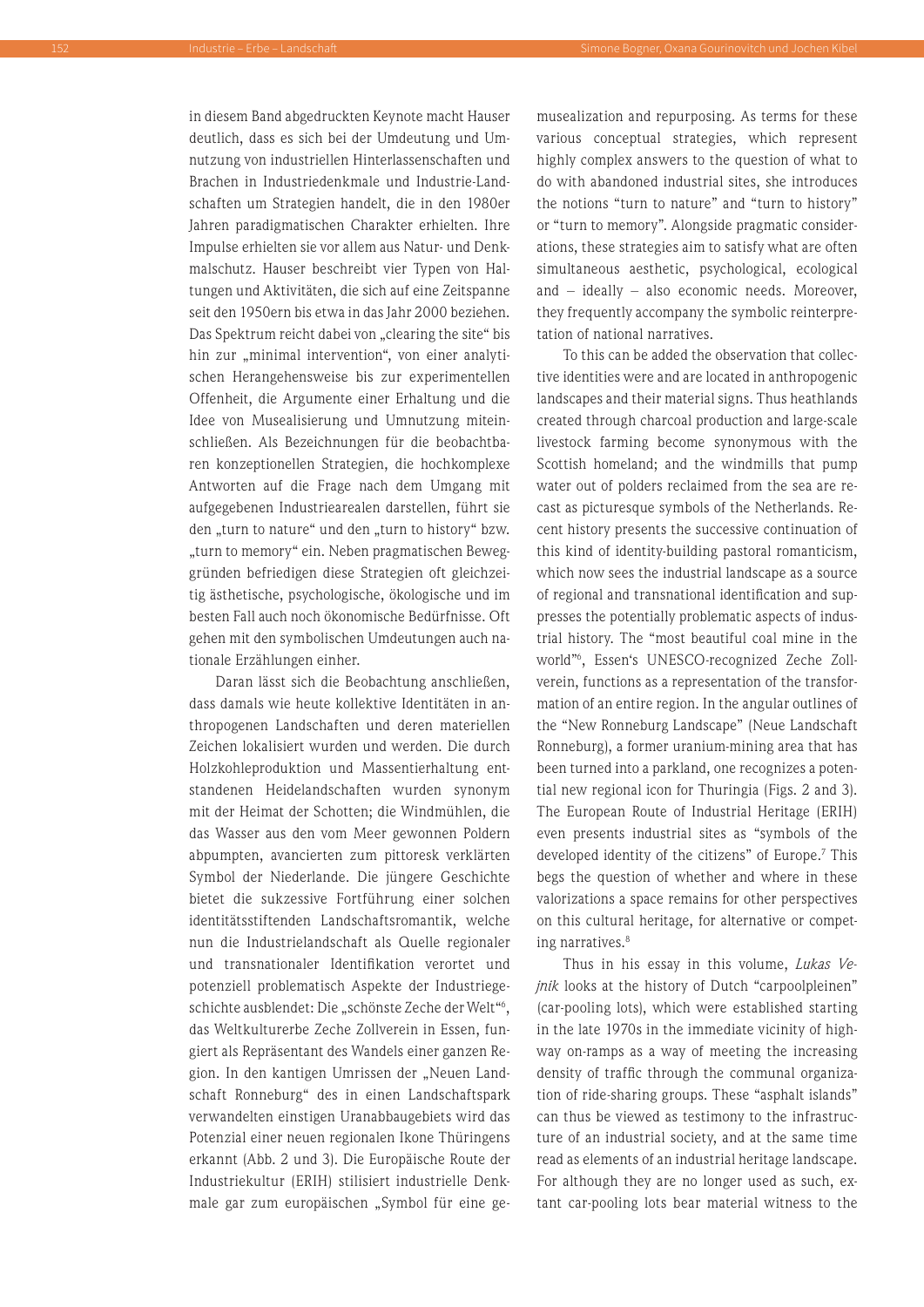wachsene Identität der Bürgerinnen und Bürger".7 Somit ist zu fragen, wo in diesen Valorisierungen andere Perspektiven auf dieses Kulturerbe, wo eigentlich der Platz für alternative oder gar konkurrierende Narrationen bleibt?8

So thematisiert *Lukas Vejnik* in seinem Beitrag die Geschichte der niederländischen Carpoolplein, die ab dem Ende der1970er Jahre meist in unmittelbarer Nähe von Autobahnauffahrten als Mitfahrplattformen eingerichtet worden waren, um dem steigenden Verkehrsaufkommen mit der kommunalen Organisation von Fahrgemeinschaften zu begegnen. Diese "Asphaltinseln" können somit als Zeugnisse der Infrastruktur einer industriellen Gesellschaft gewertet und zugleich als Elemente einer Industrieerbe-Landschaft gelesen werden. Denn die zwar nicht mehr als solche genutzten, jedoch noch materiell vorhandenen Fahrgemeinschaftsplätze sind konkrete Zeugnisse des aufkommenden Individual- und Pendelverkehrs in den Niederlanden und ein industriekulturelles Erbe dergestalt, dass hier spezifische Lebens- und Arbeitsformen materiellen Niederschlag fanden. Der Kontext der Rohstoffkrisen der 1970er Jahre, in welchem die Carpoolplein ebenfalls stehen, macht sie darüber hinaus zu einem authentischen Zeugnis der Angst vor Energie-Versorgungsengpässen. Dabei wird beispielhaft deutlich, dass die Rohstoffkrisen einer weltumspannenden Industrie unmittelbare Folgen für die lokale Politik und Lebenswelten hatten und haben, sich in die Landschaft einschreiben und somit weiterhin



Abb. 2: Culmitzsch, Halde der Wismut, Uranerzaufbereitung. ADN-Jan-Peter Kasper 25.10.90 Thüringen: Voller Betrieb herrscht noch auf der industriellen Absetzanlage der Wismut in Culmitzsch: Hier werden Rückstände aus der Uran-Erzaufbereitung endgelagert. Fig. 2: Culmitzsch, Wismut LLC clean-up site, uranium-ore processing. ADN-Jan-Peter Kasper 25.10.90 Thuringia: the Wismut corporation's industrial settling pond in Culmitzsch is still in full operation. Tailings from the processing of uranium ore are permanently stored here.



Abb. 3: Die Holzbrücke Drachenschwanz über das Gessetal in der Neuen Landschaft Ronneburg (2007) Fig. 3: The wooden Drachenschwanz bridge over the Gessen valley in the New Ronneburg Landscape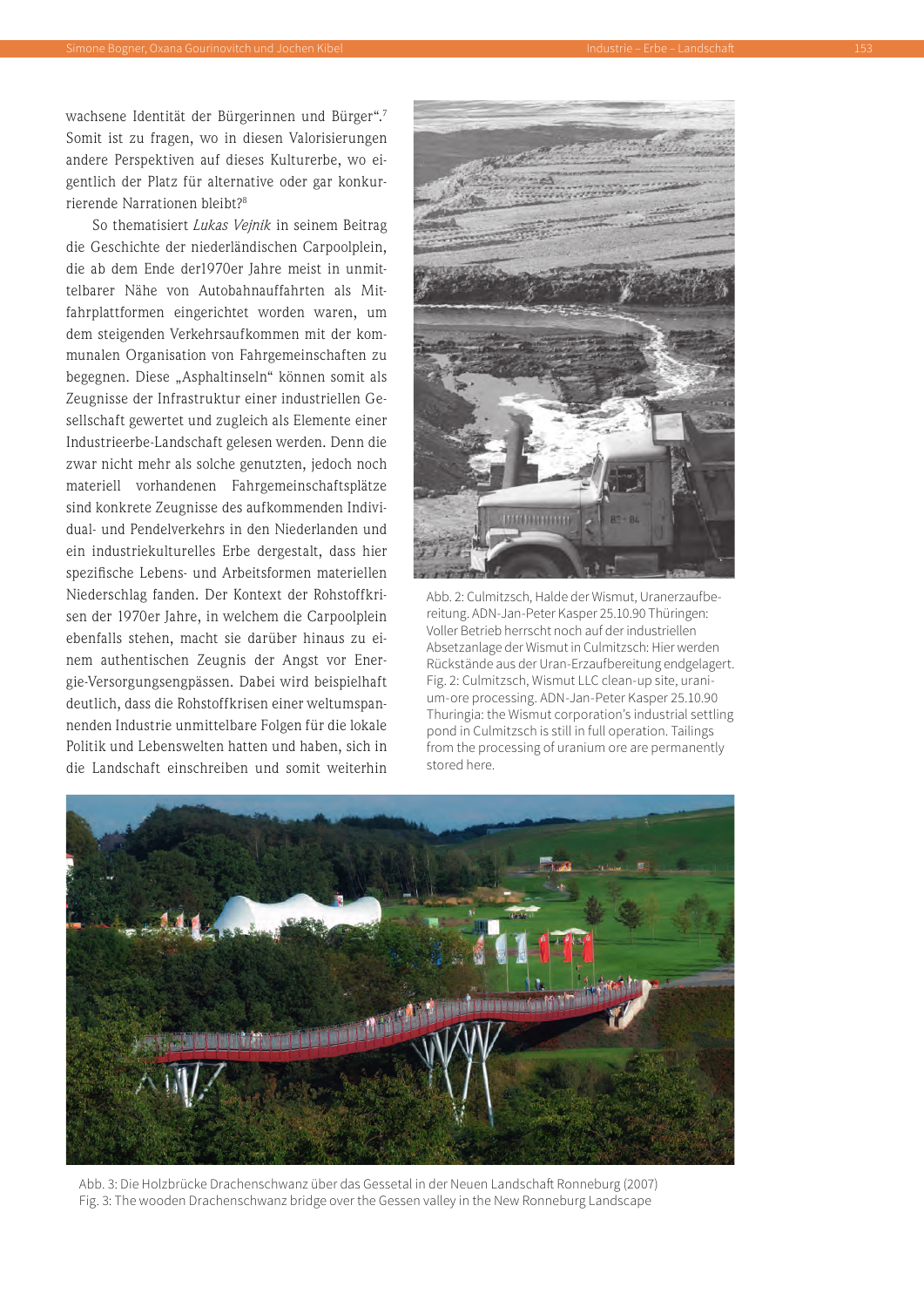lesbar sind. Da die Finanzierung und Gestaltung der Carpoolplein von den Kommunen getragen wurde, spiegeln sie zudem lokale Umgangsweisen mit dieser Problematik wider. Mittels dichter Beschreibungen der zahlreichen Carpoolplein, die Vejnik bereist hat, gelingt es ihm, einen plastischen Eindruck dieser Orte zu vermitteln. Dabei ist unübersehbar, dass diese als "Relikte einer verblassten Mobilitätspolitik" über einen Erinnerungswert verfügen, dass sie zeugnishaft für eine gescheiterte Verkehrspolitik stehen und angesichts eines sich verschärfenden Klimawandels mahnenden Charakter erhalten. Die nicht intendierten Nutzungen wie das Cruising am Carpoolplein geben schließlich über eine neue Praxis Auskunft, die auf den Asphaltinseln und Mitfahrtreffpunkten von einst entstanden ist.

Der Bedeutungswandel von Orten und die Transformation von Denkmalen in Abhängigkeit heterogener und teilweise konkurrierender sozialer Praktiken, die sich in Bezug auf die Carpoolplein abzeichnen, bilden auch den theoretischen Anknüpfungspunkt für *Julia Binder*. Die Perspektive und die Methode der Akteur-Netzwerk-Theorie (ANT) hat in den vergangenen Jahren eine Vielzahl empirischer Arbeiten, vor allem im Feld der Architektur (Yaneva, Latour) hervorgebracht. Binder erkundet in ihrem Beitrag mögliche Anschlüsse dieses Ansatzes für die Denkmalpflege. Anhand der zum Funkhaus umfunktionierten Furnierfabrik Nalepastraße in Berlin-Niederschöneweide und der wechselvollen Geschichte dieses Gebäudes wird erkennbar, dass sich an diesem Ort nicht nur über den historischen Verlauf, sondern ebenso zum Zeitpunkt der Begehung multiple Netzwerke aufspannen. Mittels Interviews, der Begehung des Geländes und ethnographischer Beobachtungen kann Binder zeigen, dass das Gebäude und das denkmalgeschützte Areal vor allem von Unklarheit und Uneindeutigkeit geprägt sind. An dem Ort überlagern sich verschiedene Nutzungs- und Relevanzstrukturen. In diesem Sinne ist das Baudenkmal keineswegs statisch, sondern erhält durch die je verschiedenen Einbindungen in ganz unterschiedliche Netzwerke eine eigentümliche Dynamik. Befolgt man also das Credo der ANT einer "generalisierenden Symmetrie", in der das Große und das Kleine auf eine Stufe gestellt werden, da sie potenziell gleichermaßen relevant werden können, dann fällt auf, dass die unter Schutz stehenden Sendesäle möglicherweise irrelevant bleiben, da sie je nach Akteursnetzwerk, manchmal nur partiell, manchmal gänzlich unverbunden bleiben können. rise in private and commuter traffic in the Netherlands, and inasmuch as they manifest specific forms of living and working, clearly constitute industrial heritage. The context of the oil crisis of the 1970s, to which the lots likewise belong, also makes them authentic witnesses to fears regarding shortages of energy and other resources. Their example makes clear that the resource crises of a global industry had and still have immediate consequences for local politics and local life, and that they can inscribe themselves in the landscape and remain visible there. Moreover, since local municipalities were responsible for the lots' financing and design, they reflect local ways of approaching and handling this particular problem. Through "thick description" of the many examples he visited, Vejnik succeeds in giving a graphic impression of these places. At the same time it is clear that as "relics of a faded transportation policy", they possess memory-value; they evidence a failed approach, and in the context of the deepening environmental crisis, they present a warning. Finally, their unintended use for activities such as cruising reveals a new practice that has developed on the asphalt islands and ride-share meeting points of earlier times.

The changing significance of places and the transformation of monuments through heterogeneous and at times competing social practices likewise form points of theoretical contact for *Julia Binder*. The perspective and method known as Actor-Network-Theory (ANT) has generated numerous empirical studies in recent years, above all in the field of architecture (Yaneva, Latour). In her essay, Binder explores its possible connections to heritage conservation. Considering the example of the former veneer factory on Nalepastraße in Berlin-Schöneweide, now converted into a radio broadcasting station, and the building's colourful history, she shows that in this place multiple networks are in tension, not only through historical time but also in the moment it is entered. Using interviews, walks through the complex and ethnographic observations, she is able to demonstrate that the building and the heritagedesignated site are marked above all by obscurity and ambiguity. Here, different structures of use and relevance are overlaid. In this sense the architectural monument is not at all static, but takes on a unique dynamism through its varying integration into a series of widely differing networks. Thus if one follows the ANT credo of "generalized symmetry", which places the large and the small on the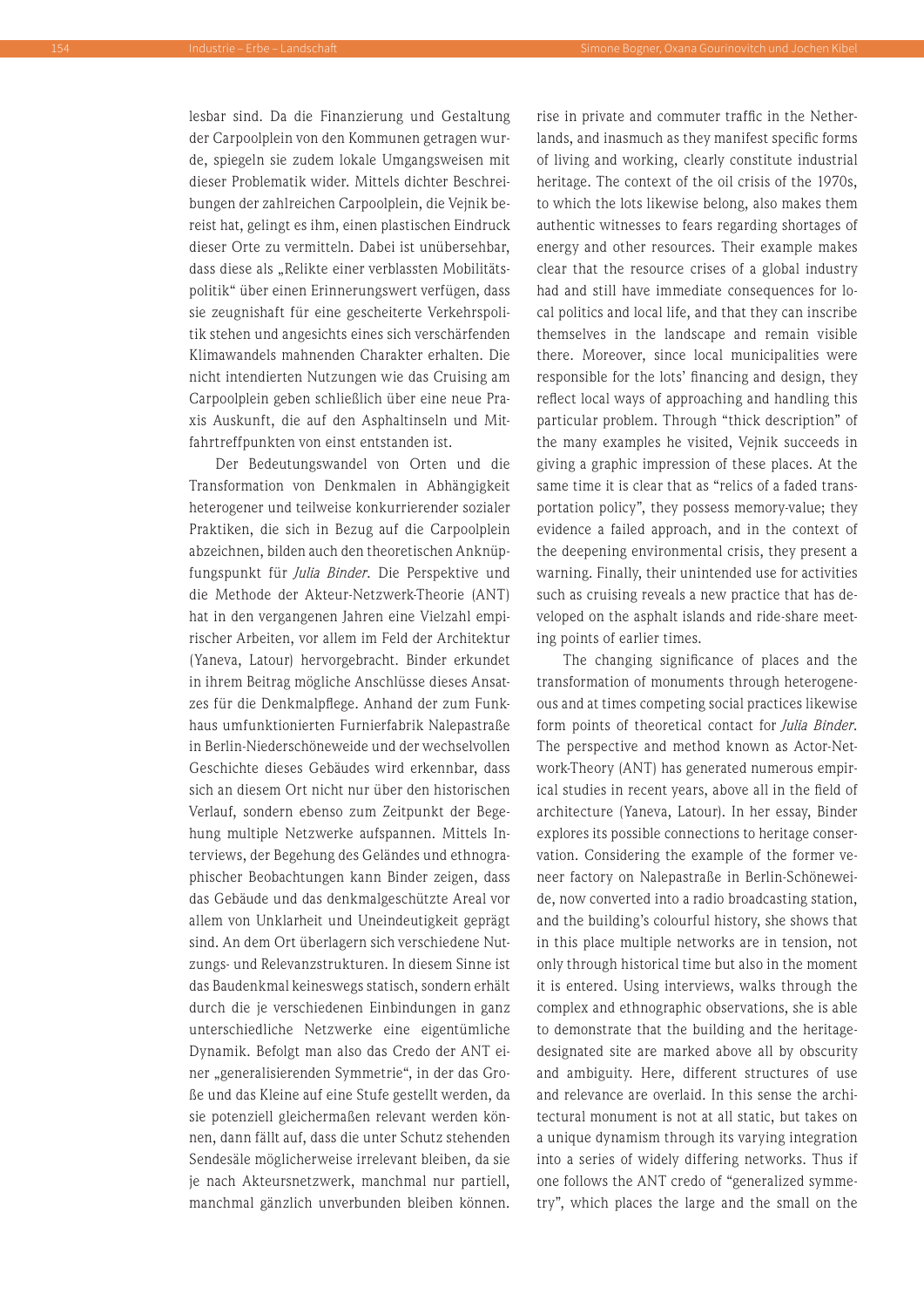Durch die Uneindeutigkeit des Areals und dadurch, dass die zahlreichen Akteure am Ort keine Kenntnis über die Befugnisse der jeweils anderen haben, kann aber durchaus ein einfacher Schlüsselbund zur legitimierenden Insignie der Macht und damit hochrelevant werden. Die Gleichzeitigkeit heterogener Prozesse lenkt das Augenmerk auf Bedeutungszusammenhänge, die eventuell nicht der offiziellen Deutungsweise als Denkmal entsprechen.

Dass zwischen der Geschichte eines Ortes und dem, als was er thematisiert wird, teilweise eine große Differenz liegen kann, wird auch im Beitrag von *Florian Schwemin* deutlich. Das Städtedreieck Burglengenfeld, Maxhütte-Haidhof und Teublitz in der Oberpfalz blickt auf eine teilweise bis ins Mittelalter zurückreichende Geschichte der Eisen- und Stahlproduktion zurück. Spätestens mit dem Konkursantrag der Maxhütte 1987 kam diese lange Geschichte zum Erliegen. Anders aber als in Regionen wie dem Ruhrgebiet oder der Lausitz wird dieser zweifelsfrei prägende Teil der industriellen Vergangenheit hier kaum als Identitätsressource herangezogen. Schwemin stellt im Vergleich der Städte Maxhütte-Haidhof und Teublitz die verschiedenen Deutungen des industriekulturellen Erbes heraus. Damit verlagert er den theoretischen und methodischen Zugriff von der Frage, was das kulturelle Erbe einer Region oder Stadt ist, hin zu der Frage, was jeweils als Erbe und Identitätsanker thematisiert wird. Es geht hier also nicht in erster Linie darum, die Orte als das, was sie objektiv waren, sondern als das, was sie subjektiv gedeutet werden, zu untersuchen. Denn trotz der langen lokalen Geschichte der Eisen- und Stahlproduktion wird diese Zeit in den Tourismusbroschüren und der Internetpräsenz der Städte kaum thematisiert. Durch die Analyse der Selbstdarstellungen der Städte wird deutlich, dass die umfangreiche Geschichte der industriellen Produktion als Identitätsressource versiegt, wenn sie von den Akteur\*innen als solche nicht aktiviert wird. Dies gilt sowohl für das politische Selbstverständnis des ehemals "roten Ecks" als auch für den Unwillen vieler ehemaliger Mitarbeiter\*innen der Maxhütte, sich mit diesem Kapitel der Stadtgeschichte zu identifizieren, welche einer Integration des industriellen Erbes in die Erinnerungskultur im Wege steht. Schwemin kann überzeugend darlegen, dass die Lücke der Identitätsstiftung, die durch den Niedergang der Industrie entstanden ist, durch ,neue Traditionen' gefüllt wird. Für beide Städte lässt sich die Implementierung bewusst traditionsbetonter Feste sowie "Heisame level as potentially equally relevant, it becomes apparent that the heritage-designated broadcast studios may in fact be irrelevant, since they remain at times only partially and at other times entirely unconnected, depending on the network of actors. On the other hand, the ambiguity of the site and the fact that the many actors present have no knowledge of who among them is actually responsible or in authority means that an object such as a simple bunch of keys can become a legitimate symbol of power, and thus highly relevant. The simultaneity of heterogeneous processes draws attention to conceptual linkages that may or may not correspond to the formal interpretation of the complex as a historic monument.

That a significant gap can sometimes separate the history of a place and the way it is presented and understood is also demonstrated in the essay by *Florian Schwemin*. The urban triad of Burglengenfeld, Maxhütte-Haidhof and Teublitz in the Upper Palatinate region has a history of iron and steel production that reaches back to the Middle Ages. This history came to an end when the Maxhütte ironworks filed for bankruptcy in 1987. In contrast to regions such as the Ruhr or Lusatia, this indisputably constitutive part of the industrial past is not being mined as a source of identity. Schwemin compares the cities of Maxhütte-Haidhof and Teublitz in order to tease out different interpretations of industrial cultural heritage. In doing so he shifts the theoretical and methodological line of approach from the question of what the cultural heritage of a region or city is, to the question of what is talked about and indicated as heritage and anchor of identity. Thus research on these places takes place not in terms of what they objectively were, but in terms of the way they are subjectively understood. For despite the long local history of iron and steel production, this period in these two cities' history is barely addressed in their tourist brochures or on their websites. An analysis of the self-image projected by the cities makes clear that even an extensive history of industrial production can fade as a resource for the production of identity if it is not activated as such. This holds true both for the political self-image of the former "red corner" and for the reluctance of many former employees of the Maxhütte ironworks to identify with this chapter in their cities' history, which hinders the integration of this industrial heritage into their memory-culture. Schwemin demonstrates convincingly that the gap in identity formation that was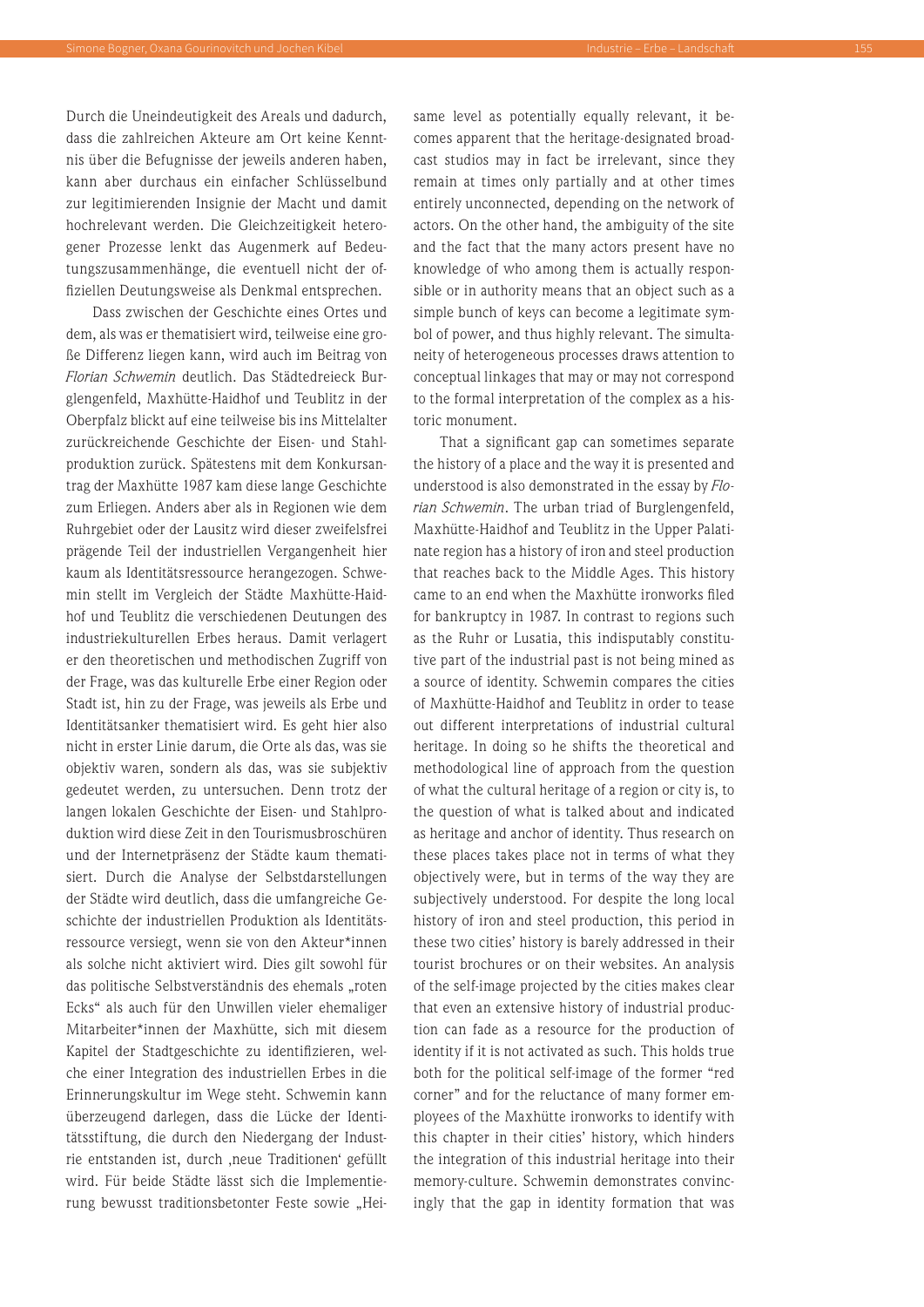mat-Trends" und die Tradierung bayrisch-ländlicher Stereotype nachweisen. So rekurrieren die neuen Identitätsangebote auf die Topoi von Natur, Landschaft und vormoderner Geschichte.

Darauf, dass die Vermarktung des industriellen Erbes in ländlichen und strukturschwachen Regionen auch durch handfeste ökonomische Aspekte begrenzt wird, machen *Aspasia Krause* und *Lucas Opitz* aufmerksam. Die beiden Autor\*innen problematisieren in ihrem Beitrag Fragen der Bestandssicherung und Finanzierung von brachliegenden Kulturdenkmalen, insbesondere in strukturschwachen Gebieten. Beispielhaft wird dies anhand von Industriekulturstandorten des Lausitzer Seenlands angeführt. Ausgehend von der Einsicht, dass eine bloße touristische und kulturelle Nutzung nicht ausreicht, um die Industriedenkmale der Region zu sichern, eruieren die Autoren Möglichkeiten der ökonomischen Wertschöpfung jenseits der Musealisierung. Ebenso wenig verspricht eine "Förderung im Gießkannenprinzip" eine dauerhafte Sicherung der Objekte, zumal die Unterstützung durch die öffentliche Hand bereits in naher Zukunft (für Brandenburg) nicht mehr gegeben sei. Damit eng verbunden ist die unbequeme und nichtsdestotrotz unerlässliche Frage nach der Quantifizierbarkeit kultureller Werte. Diesen zentralen Aspekt entwickeln die Autoren in drei Thesen. So argumentieren Sie, dass es einer Evaluierung von Industriekulturstandorten nach wissenschaftlich-numerischen Maßstäben bedürfe (1). Der kulturelle Wert der Industriekultur finanziell rentabel sein muss (2). Schließlich wird für eine Vervielfältigung der Nutzung und die Schaffung neuer Nutzungsfelder plädiert (3). Auch die daraus resultierende (zugespitzte) Forderung nach "wirtschaftlichem Querdenken" als zusätzlichen Auftrag für die Denkmalpflege birgt ein Diskussionspotenzial, welches provozierend aber vielleicht auch gerade deshalb produktiv sein kann. Zur Evaluierung und Entwicklung transparenter Vergleichs- und Bemessungsgrundlagen schlagen die Autoren vier Kriterienkataloge vor. Die quantifizierende Begutachtung der Objekte wird entlang der Dimensionen Ökonomie, Soziokultur, Ökologie vollzogen. Quer dazu liegt ein vierter Kriterienkatalog, welcher Aspekte des Raumes quantifiziert.

Die Frage, ob die Komplexität der Objekte sich in ein wissenschaftliches Zahlenkorsett zwängen lässt, muss einstweilen unbeantwortet bleiben. Das verwegene aber wichtige Unterfangen läuft immer Gefahr, zwar beeindruckend präzise, aber letztendopened by the demise of industry has been filled using "new traditions". In both Maxhütte-Haidhof and Teublitz one can find evidence of the implementation of self-consciously traditional celebrations and "Homeland Trends", as well as the cultivation of rural Bavarian stereotypes. In this way the new vehicles of identity formation refer back to topoi of nature, landscape and the premodern past.

The fact that the potential for marketing industrial heritage in rural and structurally underdeveloped regions is limited by concrete economic factors is something to which *Aspasia Krause* and *Lucas Opitz* call attention in their essay. The two authors problematize questions of securing and financing unused cultural monuments, particularly in structurally underdeveloped areas, as illustrated by sites of industrial cultural heritage in the Lusatian Lake District. Proceeding from the realization that a repurposing for touristic and cultural use alone is not sufficient to secure the region's industrial monuments, they explore possibilities for economic development that go beyond musealization. Similarly unlikely to produce long-term solutions are approaches that involve "funding according to the watering-can principle", especially given that governmental support will be cut in the near future, at least in the state of Brandenburg. Closely bound up with this is the awkward yet unavoidable question of quantifying cultural values. The authors respond to this central issue with three propositions. First, they argue that an evaluation of sites of industrial cultural heritage according to scientific and numerical measures is essential. Second, they suggest that the conservation of the cultural value of industrial heritage must be financially viable. And finally, they call for a multiplication of uses and the creation of new fields of use. The conclusion that emerges, a (somewhat overdrawn) demand that economic "thinking outside the box" be added to the responsibilities of heritage conservation, also holds potential for discussion, which though provocative can perhaps be productive for precisely that reason. For the evaluation and development of transparent bases for comparison and measurement, the authors suggest four sets of criteria. The quantifying assessment of the objects is carried out along the dimensions of economy, socioculture and ecology. Cutting across these dimensions is a fourth set of criteria, one that quantifies aspects of space. The question of whether the complexity of the objects can be forced into a scientific, quantitative corset must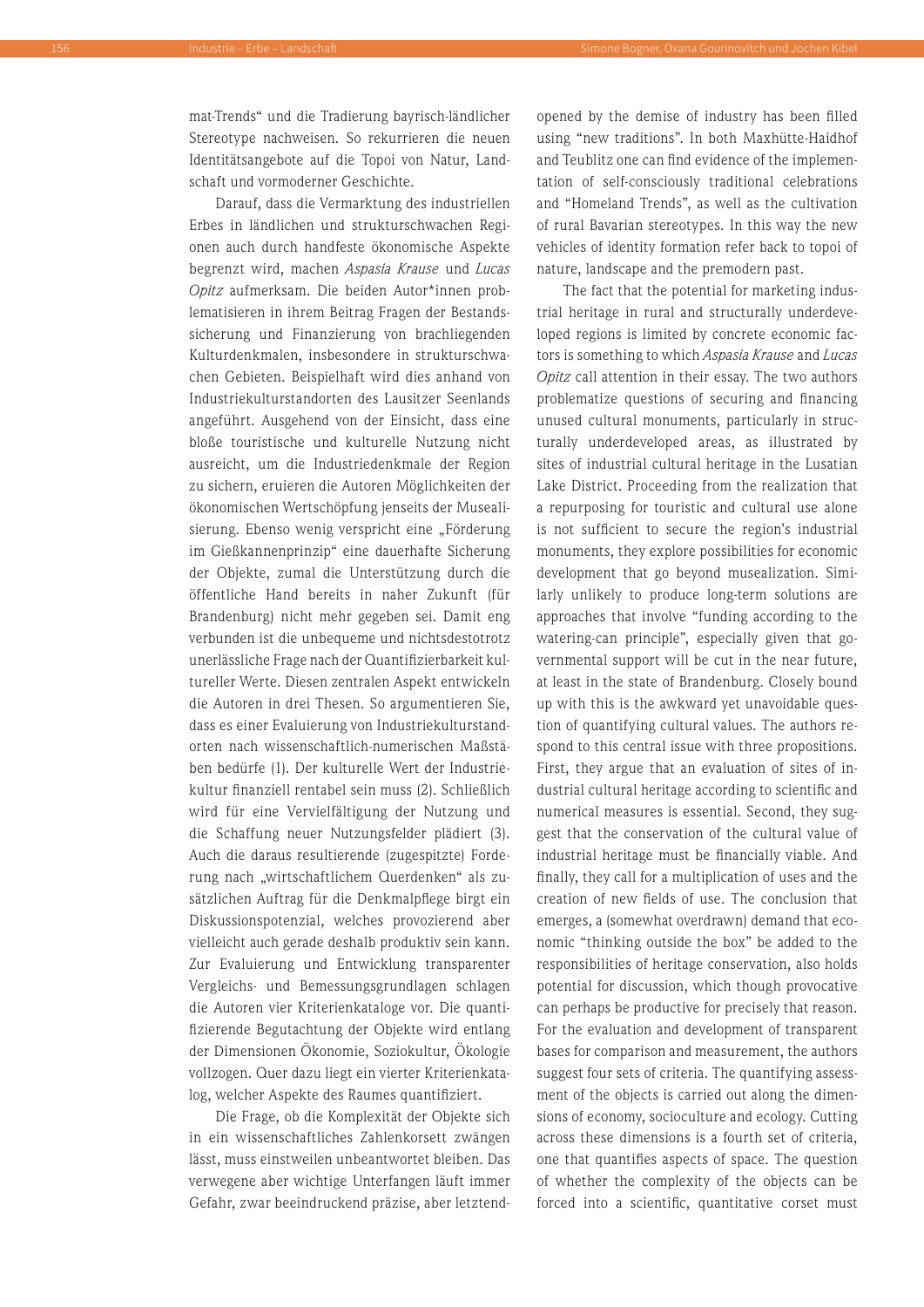lich nicht zufriedenstellende Antworten zu generieren. Mit dem Titel *Projekt 42* und dem Verweis auf den Roboter aus Adam Douglas', Per Anhalter durch die Galaxis' sind sich die Autoren dieser Gratwanderung durchaus bewusst, wenngleich dieser Debattenbeitrag fruchtbare Diskussionen über Fragen der Finanzierbarkeit anregt.

Spätestens die potenziellen Ewigkeitsschäden der Atomindustrie und ökologischer Katastrophen übersteigen die räumlichen und zeitlichen Dimensionen der bisherigen Denkmal- und Erbedebatten. Bereits auf der documenta 13 problematisierte die Künstlerin Amy Balkin die bisherige Erbepolitik, als sie forderte, die Erdatmosphäre in die UNESCO-Welterbeliste aufzunehmen. Begreift man Industriedenkmalpflege als Vergegenwärtigung der "Geschichte des Menschen", wie es beispielsweise im Denkmalschutzgesetz NRW heißt (§ 2, Abs. 1), und Industriegeschichte als Aufzeichnung der fortschreitenden Weiterentwicklung technischen Könnens, so schließt dies jede kommende Technologie logischerweise mit ein. Selbstverständlich werden dann auch Kernreaktoren, Fracking-Anlagen oder in der Zukunft vielleicht auch Server-Farms von High-Technology Unternehmen Gegenstand der Industriedenkmalpflege (Abb. 4). Doch wie kann dieses Erbe vergegenwärtigt werden?

*Alexander Kleinschrodt* diskutiert in seinem Beitrag nicht nur die Schutzwürdigkeit der atomaren Hinterlassenschaften und ihre Erhebung in den Stand kulturellen Erbes, sondern analysiert auch die Konstruktion der damit einhergehenden Narrative. Zur Veranschaulichung unterschiedlicher kultureller Inwertsetzungen von atomaren Anlagen dienen ihm als Vergleichsbeispiele die sogenannte Hanford Site im US-amerikanischen Bundesstaat Washington und der auch als "Atom-Ei" verniedlichte Versuchsreaktor in Garching bei München. Im ersten Fall deckt Kleinschrodt eine auffallend positiv konnotierte Erzählung auf, die dunkle Aspekte der Geschichte ausblendet oder in Euphemismen kleidet. Im zweiten Fall steht mit dem proklamierten Ausstieg aus der Atomenergie die um eine historische Landmarke gebaute Identität einer Stadt zur Disposition. Beide Beispiele verdeutlichen die Aspekte des Vergessens und Erinnerns als Teile des kulturellen Gedächtnisses ganz besonders eindrücklich. Kleinschrodt belässt es jedoch nicht bei der Analyse, sondern versucht ebenso mögliche Strategien aufzuzeigen, welche die Ambivalenzen, die gerade unserem atomaren remain unanswered for the time being. This bold but important endeavor runs the risk of generating answers that, though they may be impressively precise, remain unsatisfactory in the end. In titling their proposal *Project 42* and referring to the fictional robot Marvin from Douglas Adams' "Hitchhiker's Guide to the Galaxy" the authors show that they are aware of the very fine line to be walked here, even as their contribution to the debate encourages productive discussion of questions of financial viability.

With the threat of potentially permanent damage posed by the nuclear industry and environmental catastrophe, we move beyond the spatial and temporal dimensions of the debate over monuments and heritage as it has been thus far conducted. At the documenta 13 exhibition in Kassel in 2012, the artist Amy Balkin challenged traditional heritage policy when she demanded that Earth's atmosphere be placed on the UNESCO World Heritage List. If one understands industrial heritage conservation as the envisioning of the "history of mankind", as stated for example in the conservation law of North Rhine-Westphalia (§ 2, para. 1), and if one sees the history of industry as the record of the continual advance of man's technological capabilities, then that history and that record must logically include all future technologies. It follows that nuclear reactors, fracking installations and perhaps even the server farms of high-tech corporations must also become subjects of industrial heritage conservation (Fig. 4). But how can this heritage be conceived? *Alexander Kleinschrodt* not only discusses the conservation merits of the relics of atomic industry and their elevation to the status of cultural heritage, but also analyzes the construction of the narratives that go along with this. To illustrate the various ways in which atomic installations are culturally valorized, he introduces two examples for comparison: the socalled Hanford Site in America's Washington State, and the test reactor in Garching near Munich, affectionately referred to as the "Atomic Egg". In the first example, Kleinschrodt reveals the presence of a narrative strikingly positive in connotation, one in which the darker historical aspects of the site are ignored or veiled in euphemism. The second example represents a case where broader plans to move away from nuclear energy have called into question the identity of a city that was built around this historic landmark. Both examples are particularly striking in the way they call attention to forgetting as well as to remembering in the formation of cultural memory.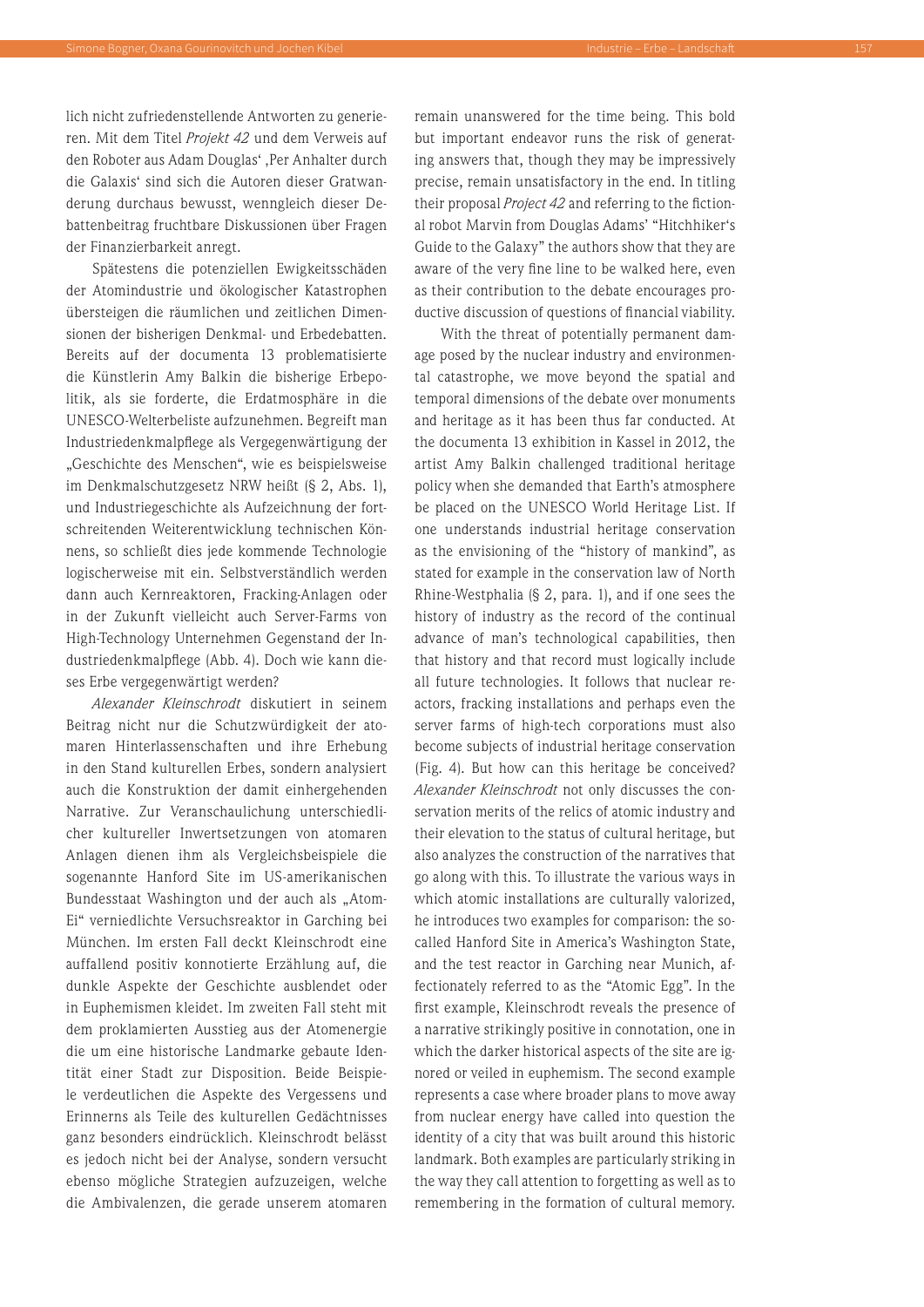

Abb. 4: Google Data Center – The Dalles, Oregon I Fig. 4: Google Data Center – The Dalles, Oregon (2015)

Industrieerbe innewohnen, sowohl ästhetisch als auch symbolisch lesbar machen könnten.

Ebenfalls ästhetische und zugleich ethische Überlegungen stellt *Benedict Anderson* an, wenn er in einem von ihm initiierten Studienprojekt die Nachwirkungen einer globalen Modernisierung und ihres unermesslichen Energieverlangens thematisiert: In der Sydney Botany Bay suchten Studierende nach möglichen Nachnutzungen einer Post-Fracking-Landschaft. Wie mit diesen Hinterlassenschaften umgehen? – sind sie doch ökologische Hypothek und Träger von Erinnerung zugleich. In welcher Beziehung stehen die baulichen Hinterlassenschaften als materielle Zeichen zu den oft sichtbaren, teils jedoch weniger greifbaren, die Landschaft und in einem weiteren Kontext die Umwelt verändernden Schäden und wie können diese kritisch-reflexiv wieder angeeignet werden? Anderson stellt, angelehnt an Katherine Gibsons Forderung nach einer Ethik für das Leben im Anthropozän<sup>9</sup> und Ian Angus Konzept des ,ecosocialism' Entwürfe eines explorativen Design-Ansatzes vor, die auch wirtschaftliche, soziale und umweltbezogene Verantwortlichkeit miteinbeziehen.

Zum Schluss setzen Elissa Rosenberg und Andy Scholz in ihren Beiträgen mit der Fotografie ein Medium in den Fokus, welches bei den Aushandlungsprozessen im Umgang mit stillgelegten industriellen Landschaften eine ambivalente Rolle spielt, die jedoch oft genug nicht als solche erkannt wird. Denn einerseits ist die Fotografie ein wichtiges Mittel der Dokumentation und der Interpretation dieser Landschaften. Anderseits werden dadurch Bewertungen vollzogen und Wahrnehmungen, Deutungs- und Bewertungsmuster von Landschaft vorstrukturiert.

Kleinschrodt does not limit himself to analysis, however, but attempts to demonstrate strategies by which the ambivalences inherent in atomic industrial heritage could be made symbolically readable.

Considerations of an aesthetic as well as ethical nature are introduced by *Benedict Anderson* when addressing the consequences of global modernization and its insatiable demand for energy in the context of a project at the University of Technology in Sydney, Australia. In the city's Botany Bay area, he asked students to pursue possible future uses for a post-fracking landscape. How to deal with its legacy, given that this represents both a liability for, and a repository of, memory? What is the relationship between built remains as material traces and the often visible yet less tangible damage that is changing the landscape and the environment more broadly? And how might this damage be reappropriated critically and reflectively? Referring to Katherine Gibson's demand for an ethics of living in the anthropocene age<sup>9</sup>, as well as to Ian Angus' concept of "ecosocialism", Anderson presents proposals for an exploratory design approach that incorporates economic, social and environmental responsibility.

Finally, the contributions by *Elissa Rosenberg* and *Andy Scholz* turn to photography, and in so doing bring into focus a medium whose role in the perception and treatment of abandoned industrial landscapes is highly ambivalent, but rarely recognized as such. On the one hand, photography is an important means for documenting and interpreting these landscapes. On the other, it triggers assessments of value and predetermines our perceptions of the landscape as well as our patterns of interpretation and valorisation.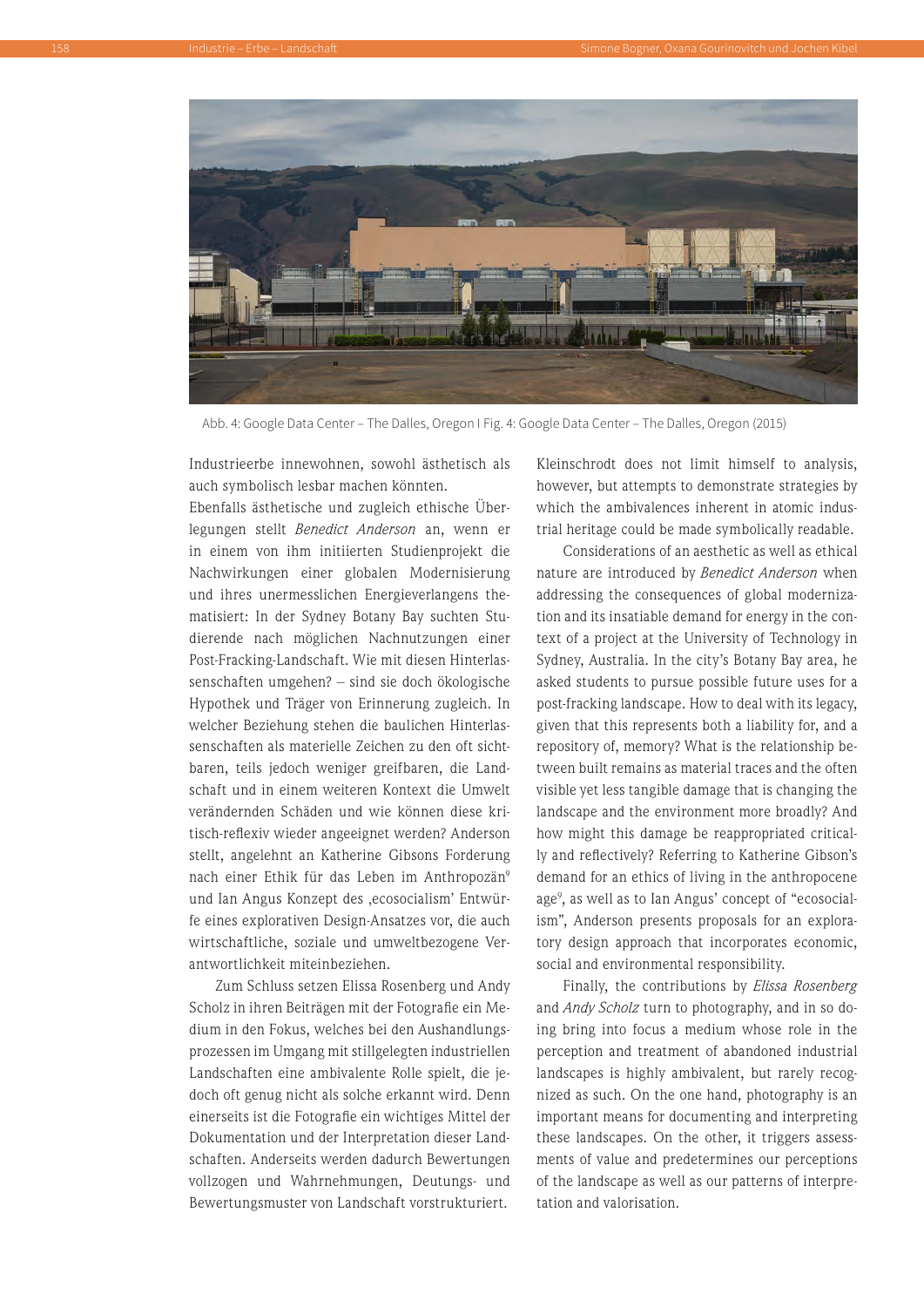*Elissa Rosenberg* definiert in ihrem Beitrag zwei mögliche fotografische Modi der Konzeptualisierung deindustrialisierter Landschaft: ein Modus folgt den existierenden Konventionen der romantisierenden und erhabenen Landschaftsinterpretation; der andere fordert sie heraus und strebt an, die Grenzen des Ästhetischen zu überwinden. In das Zentrum ihrer Diskussion stellt Rosenberg beispielhaft die Fotoausstellung "The New Topographics: Photographs of a Man-altered Landscape" (1975): Ihre Protagonisten überschritten die Restriktionen des rein Ästhetischen, indem sie Landschaften mit anthropologischen Bedeutungsebenen belegten und gesellschaftliche Kontexte des Abgebildeten miterschlossen. Die Landschaften in ihren Fotografien sollten als anthropologische Produkte, als Erzeugnisse sozialer und kultureller Systeme, als Infrastrukturen menschlicher Existenz nicht nur gesehen, sondern auch "gelesen" werden. Als ein Beispiel der praktischen Umsetzung eines solchen Konzeptes im Umgang mit deindustrialisierten Orten stellt Rosenberg den öffentlichen Park am Standort der ehemaligen Thyssen-Meiderich Brennöfen im Duisburg-Nord vor. Dessen Autoren Latz+Partner verwenden "opportunistische Ökologien", um die von Menschen angerichtete "Zerstörung zu schützen". Diese Position, die auch den Zerfall als einen kuratierten Prozess voraussetzt, bildet einen starken Kontrast zu den romantisierenden Behauptungen des heutzutage praktizierten "ruin porn", die die alles heilenden Kräfte der zurückkehrenden "wilden Natur" suggerieren.

Mit seiner fotografisch-künstlerischen Dokumentation "Oil in the Fields" der durch Rohölförderung bzw. Fracking geprägten Landschafen von North Dakota setzt *Andy Scholz* die von Rosenberg begonnene Diskussion fort: "Darf das ästhetisch sein?" – fragt er und fügt seinen Fotografien Erzählungen hinzu, in welchen er seine Erlebnisse und Erinnerungen an die Gespräche, akustische und olfaktorische Eindrücke schildert. Weil die von Scholz gestellte Aufgabe, gesellschaftliche Auswirkungen auf Landschaft zu verfolgen, auf die Begleittexte delegiert wird, verfallen die Bilder selbst der Faszination mit bedrohlichen Unbekannten. Die Aufnahmen zelebrieren weder das Spektakuläre der großflächigen Zerstörung noch die Romantik des unaufhaltsamen "frontier-spirit". Jedoch präsentieren sie die beobachtete Zerstörung der Landschaft durch menschliche Eingriffe als ein Mysterium, das nur flüchtig, fragmentiert und aus Distanz miterlebt werden darf. Die tiefgreifend ver-

Rosenberg defines two possible photographic modes for the conceptualization of the deindustrialized landscape. One of these follows existing interpretative conventions that tend to romanticize and transcendentalize the landscape, while the other challenges those conventions and attempts to overcome the limitations of the aesthetic. Rosenberg centers her discussion on the photographic exhibition "The New Topographics: Photographs of a Man-altered Landscape" (1975). Its protagonists broke through the restrictions of the purely aesthetic in that they invested landscapes with layers of anthropological meaning and incorporated the social context of the places pictured. As anthropological output, as the products of social and cultural systems, and as infrastructures of human existence, the landscapes in their photographs were intended not only to be viewed, but also to be "read". Rosenberg invokes the public park created on the former site of the Thyssen-Meiderich company's blast furnaces in northern Duisburg as an example of the practical implementation of this approach to the handling of a deindustrialized area. Its designers, Latz+Partner, applied "opportunistic ecologies" to "protect" the man-made "destruction" that marks the site. This position, which presumes an understanding of decay as a curated process, presents a sharp contrast to the romanticizing claims of current "ruin porn", with their attributions of healing power to the return of "wild nature".

Andy Scholz continues the discussion begun by Rosenberg with his project entitled "Oil in the Fields", a photographic / artistic documentation of the drilling and fracking landscapes of North Dakota in the mid-northern United States. He asks, "Is it possible to view this aesthetically?" and attaches stories to his photographs, stories in which he describes his experiences and his memories of conversations and acoustic and olfactory impressions. Because the task that Scholz set himself, namely to trace society's impact on the landscape, is delegated to the accompanying texts, the images themselves fall prey to the fascination of threatening unknowns. The pictures celebrate neither the spectacle of large-scale destruction nor the romanticism of the "frontier spirit". They do, however, present the destruction of the landscape by human hands as a mystery that may only be witnessed fleetingly, fragmentarily and from a distance. It would appear that the profoundly altered landscape can only be grasped as enigmatic and superhuman. Thus the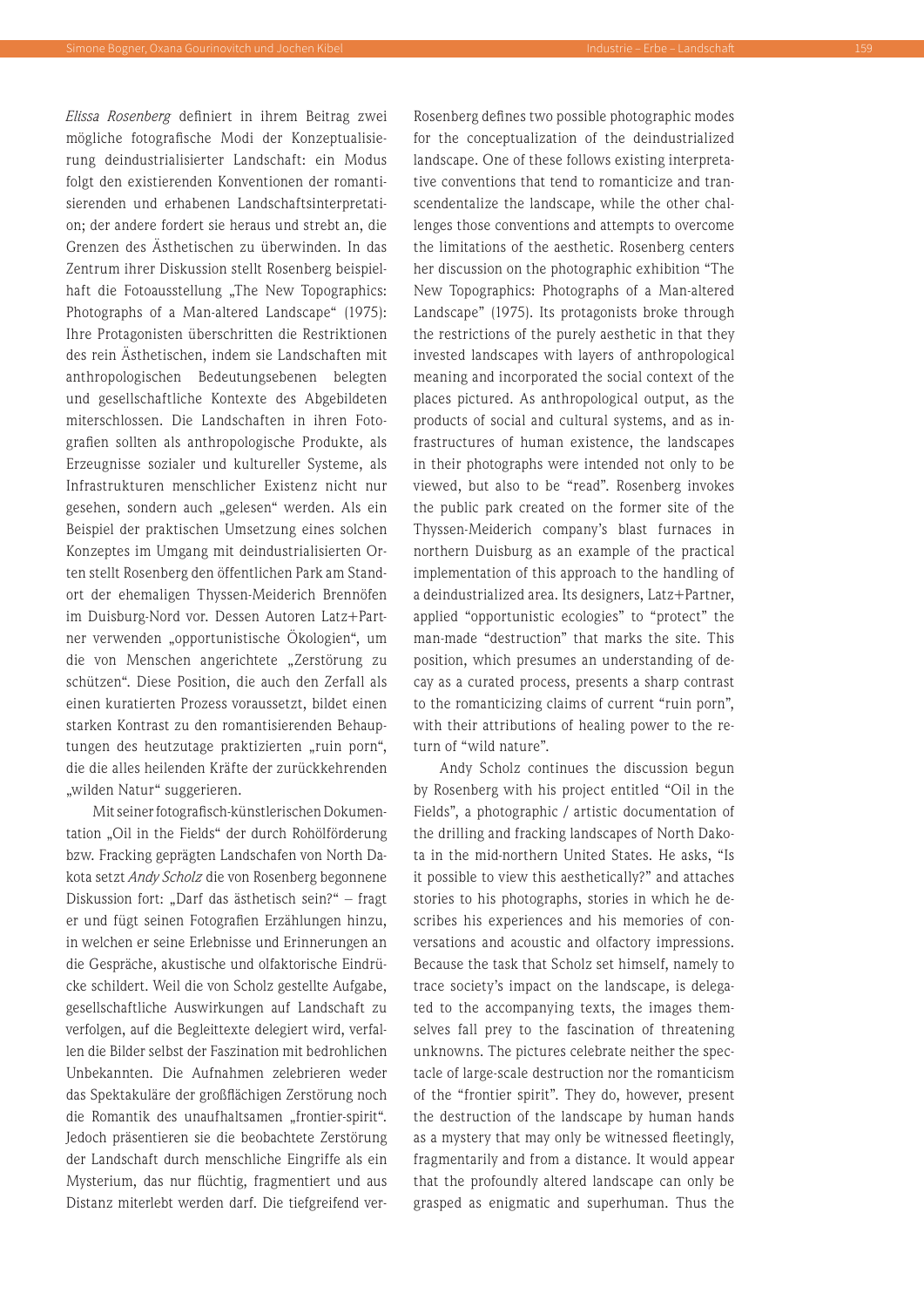änderte Landschaft lässt sich, so scheint es, nur noch als enigmatisch und übermenschlich begreifen. So artikuliert sich Resignation im Angesicht einer apokalyptisch anmutenden Zukunft.

### **Abschließendes**

Der Protagonist in Dostojewskis "Aufzeichnungen aus dem Kellerloch" sinniert über die Widersprüchlichkeiten menschlichen Handelns, seinem unaufhaltsamen Streben nach Fortschritt und der Verweigerung, sich der daraus resultierenden Konsequenzen gewahr zu werden: "Der Mensch liebt es, sich als Schöpfer zu erweisen und Wege zu bahnen, das ist unbestreitbar. Warum aber liebt er bis zur Leidenschaft ebenso Zerstörung und Chaos? (…) (…V)ielleicht liebt er das [zu erbauende, Anm. d. V.] Gebäude nur aus der Entfernung, nicht aber in der Nähe? Vielleicht liebt er nur, es zu erschaffen, nicht aber in ihm zu leben (…)."10

In der Tat zeigt sich im Rückblick auf die Tagung und die hier versammelten Beiträge, dass die Unterschutzstellung und der Umgang mit Industrieerbe eine Vielzahl von Techniken der Befremdung hervorbringen. Deren Ziel und Funktion besteht auch darin diese , Gebäude' und vor allem deren destruktives Potenzial der Vergangenheit zuzuschreiben. Die dunklen Aspekte und negativen Folgen industrieller Produktion und einer Ausweitung der Hochrisikotechnologie erlauben keine allzu große Nähe und werden durch verschiedene Formen der Inwertsetzung teilweise ausgeblendet.

Klar wurde auch, dass der Ansatz kritischer Kulturerbe-Studien, wie er im Graduiertenkolleg verfolgt wird, durch eine große Offenheit gekennzeichnet ist, die andere Hierarchisierungen ihrer Gegenstände und derer Wertigkeiten vornimmt. "The concept of Heritage, in contrast to the concept of monument, does not act on the assumption that there is an object with various formal charactericstics. Instead, it assumes that there are people who relate to objects in various ways", wie Gabi Dolff-Bonekämper es an anderer Stelle prägnant zusammengefasst hat.<sup>11</sup>

Gleichzeitig lassen sich, wenn überhaupt, aus einem solchen Ansatz nur unter großen Anstrengungen normativ belastbare Bewertungsmaßstäbe generieren. Heritage-Forschung ist letztendlich Konfliktforschung und kann daher einen Beitrag dazu leisten, Wertmaßstäbe und Kategorien gründlich und vor allem interdisziplinär zu hinterfragen. Während die Beiträge für Einsichten in das unmittelbare Thema der Konferenz sorgten, hat ihre Rezeption

project expresses resignation in the face of a seemingly apocalyptic future.

### **In Conclusion**

The protagonist in Dostoevski's "Notes from the Underground" reflects on the contradictions of human action, on man's unceasing pursuit of progress and on his refusal to become aware of the consequences resulting from it: "Man likes to make roads and to create, that is a fact beyond dispute. But why has he such a passionate love for destruction and chaos also? (...) Who knows, perhaps he only loves that edifice (which he plans to build – *authors*) from a distance, and is by no means in love with it at close quarters; perhaps he only loves building it and does not want to live in it  $(...)$ ."<sup>10</sup>

Indeed, looking back on the conference and on the contributions assembled here, it appears that the designation of industrial heritage as well as the different approaches to its understanding and handling evoke a number of techniques of alienation. Their aim and function is to consign these '*buildings'*, and above all their destructive potential, to the past. The darker aspects and negative consequences of industrial production and the expansion of high-risk technology do not allow any particular closeness and are partly suppressed through different forms of valorization.

It also became clear that the approaches of Critical Heritage Studies, as they are practiced in the Research Training Group, are characterized by a great openness that effects other hierarchizations of objects and their values. "The concept of heritage, in contrast to the concept of monument, does not act on the assumption that there is an object with various formal characteristics. Instead, it assumes that there are people who relate to objects in various ways", as Gabi Dolff-Bonekämper has succinctly put it.<sup>11</sup>

At the same time, it is only with great difficulty, if at all, that these kinds of approaches allow for the generation of normative criteria for evaluation. In the end, research on heritage is research on conflict, and it can therefore contribute to a thorough and above all interdisciplinary questioning of value schemes and categories.

While the presentations provided insights into the immediate theme of the conference, their reception gave further impulses for a broadening of perspectives to include the role of conservation in processes of negotiating cultural heritage. What